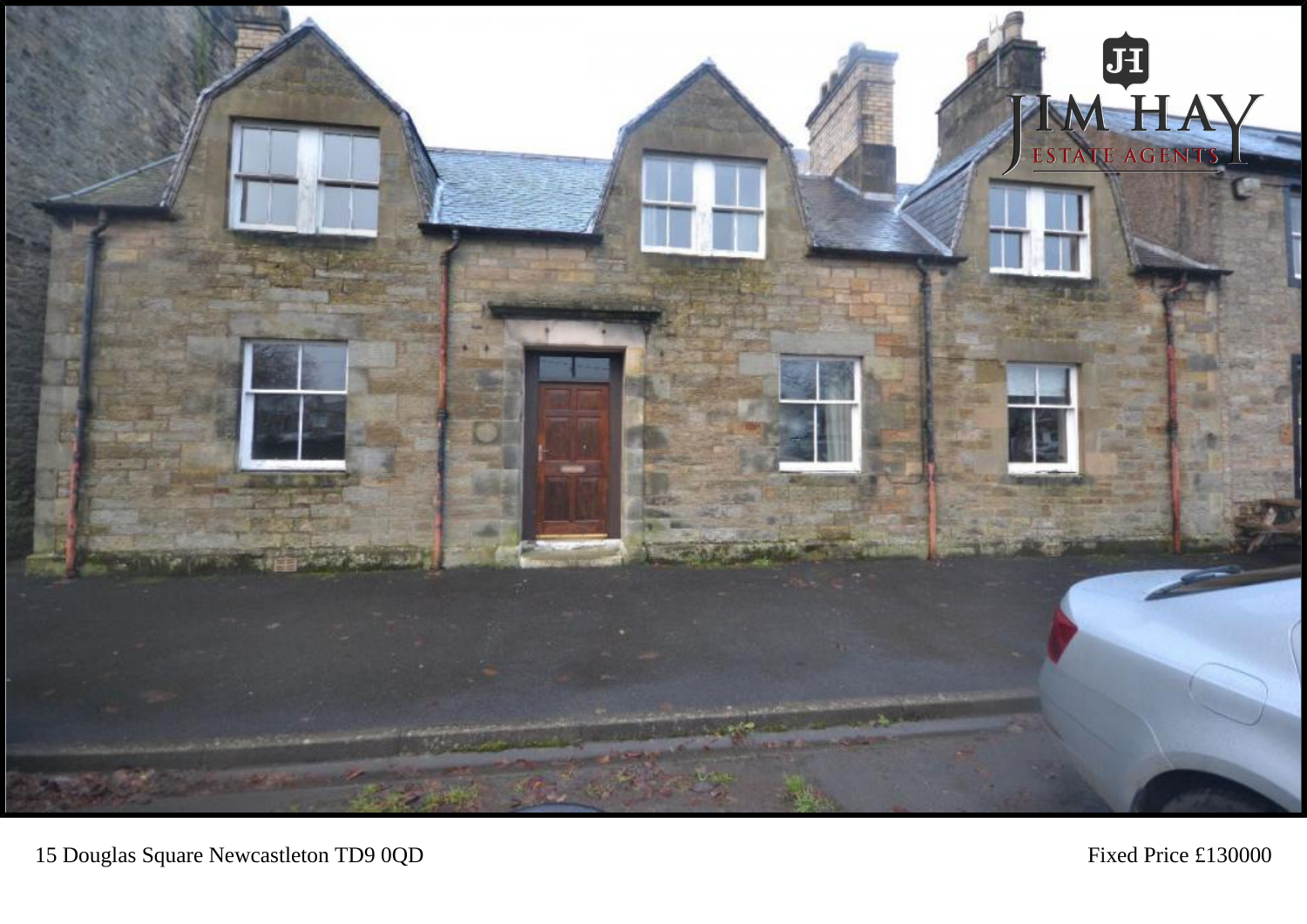## **15 Douglas Square Newcastleton TD9 0QD**

This semi-detached sandstone property dating back to the early 1900's was at one time the local Police Station, but has been upgraded at a later date to form the current accommodation.

Situated in the main square of the village of Newcastleton where a good range of local services can be found, with a wider range available in the town of Hawick some 22 miles North East.

The accommodation comprises; Vestibule, Hallway, living room, kitchen, WC and sitting room on the ground floor, with 3 bedrooms and a bathroom on the first floor. In total around 139 SQM of living space.

Benefitting from solid fuel central heating system, with wooden sash  $\&$  case double glazed windows.

The property does require a fair degree of renovation, but is presented in clean and tidy order. An excellent blank canvas for the new owner to place their own personal stamp upon.

To the rear of the property there is a large area of garden ground with a large external stone built shed and a gated driveway.

An excellent opportunity to develop and restore a property with great charachter, it has excellent potential.

Must be viewed to fully appreciate.

## **What we like about this property**

Potential, Large Garden, Project, Original Features



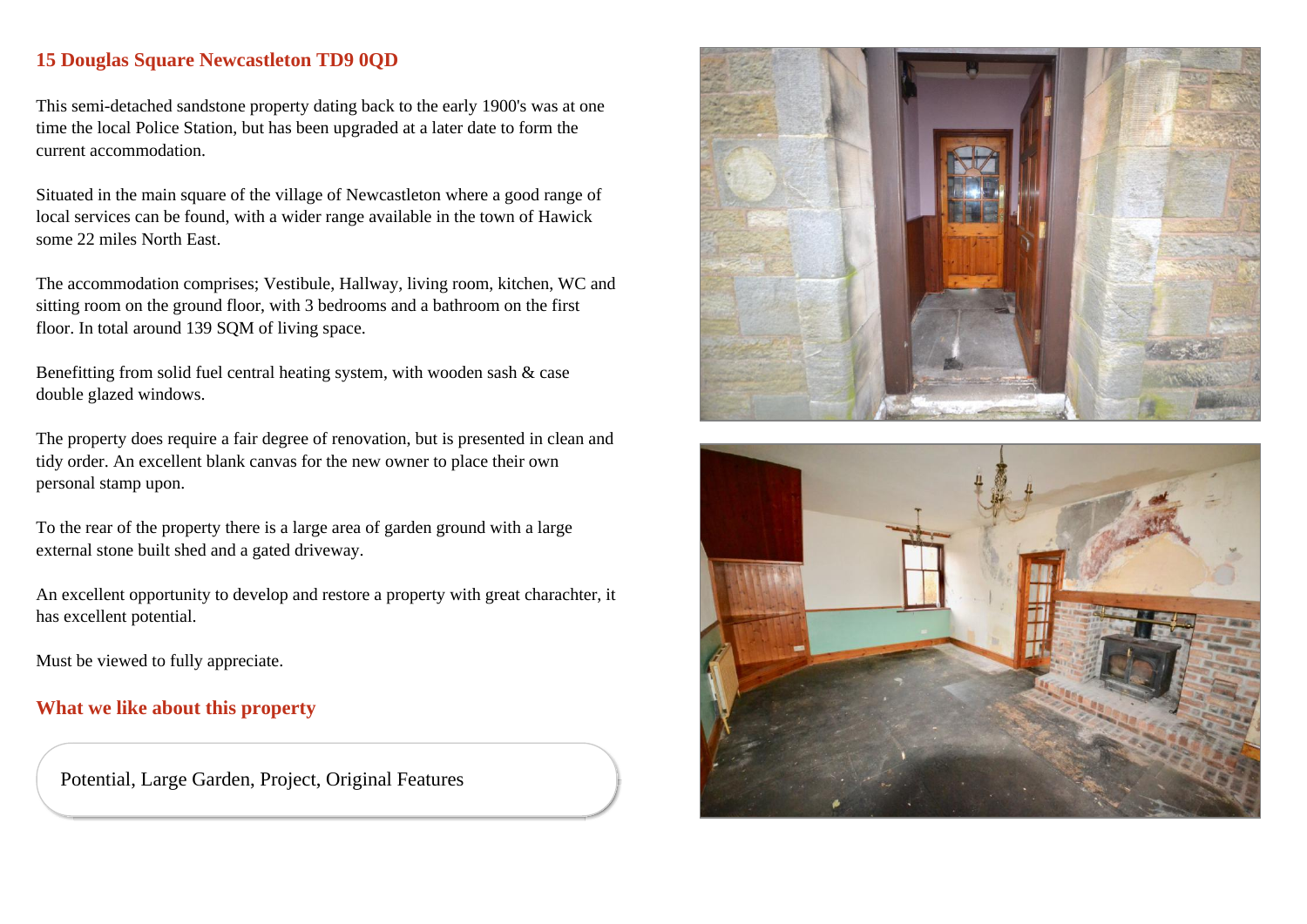